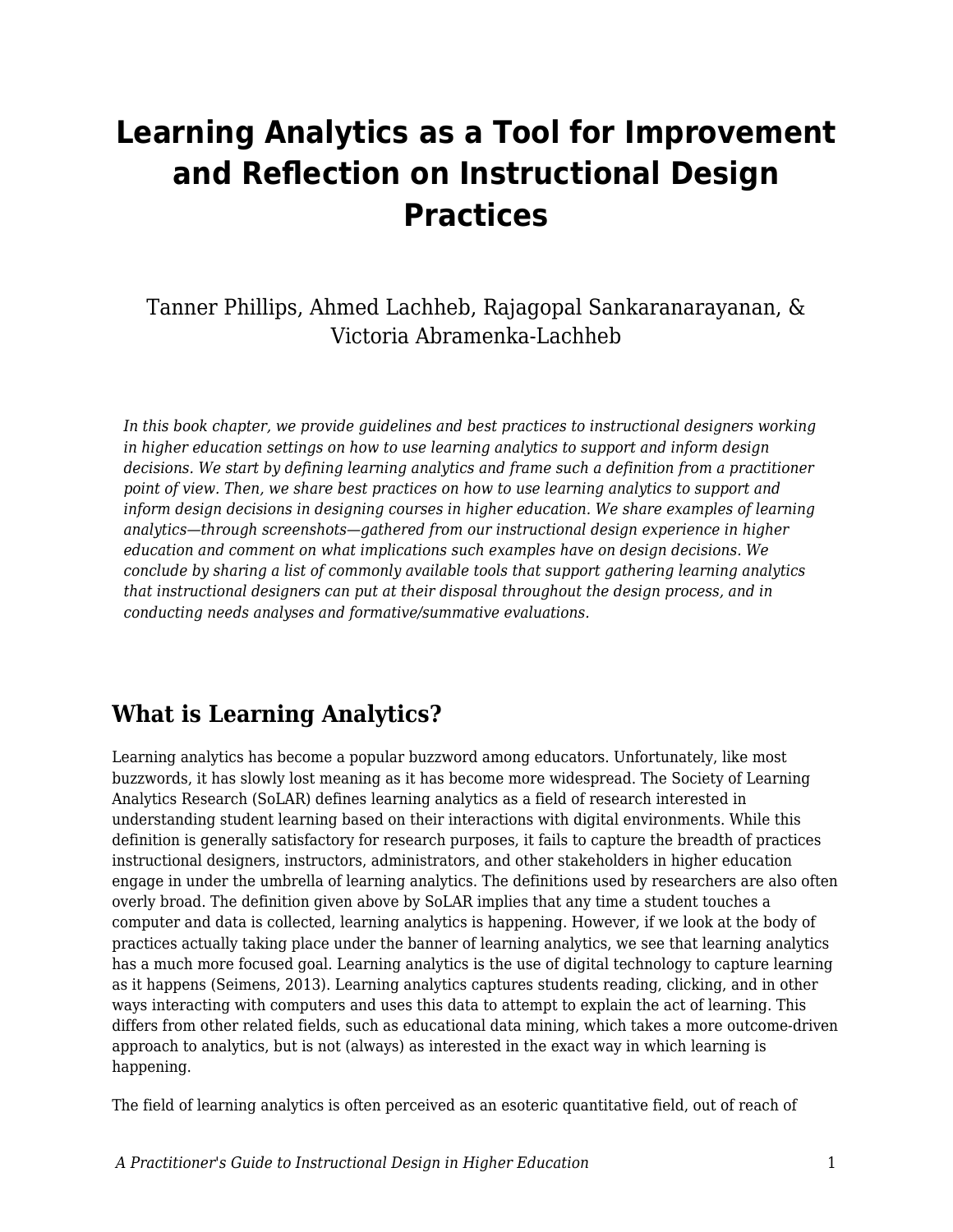anyone without an advanced degree in mathematics or computer science. However, one area of increasing interest to learning analytics researchers is the implementation of descriptive tools that allow teachers, students, and designers to easily reflect on the learning process and improve instruction (Bodily & Verbert, 2017; Phillips & Ozogul, 2020; Sergis & Sampson, 2017; Wise & Jung, 2019). While the amount of researchers being conducted in this area is extensive, there are three main categories of learning analytics tools that are of particular interest and utility to instructional designers:

1. Student-facing: Student-facing learning analytics simplify the complex data collected from learning management systems and other digital sources to create dashboards and other visualizations that allow students to reflect on the current state of their knowledge and set goals to improve their learning.

2. Teacher-facing: Teacher-facing tools tend to give a more complex and nuanced view of learning than student-facing tools. They often include class or course-level summaries of students' time interacting with different digital resources, as well as the ability to explore the activities of individual learners and the patterns across learners.

3. Designer-facing: Designer-facing tools often are similar to or even synonymous with teacher-facing tools in their design. However, because of designers' unique roles, these same tools are often leveraged in different ways. While a teacher may be interested in adjusting their day-to-day instructional strategy, a designer may be more interested in adjusting the overall structure of the course.

While some learning analytics tools may have different dashboarding features for students, teachers, and designers, in many cases, they are merged into a single tool, and it is the job of the instructional designer to customize the dashboards to meet the needs of the specific audience. As a whole, we refer to these three learning analytics tools as instructional-focused learning analytics.

# **Best Practices for Instructional-focused Learning Analytics in Higher Ed**

In this section, we discuss seven best practices (BPs) for using instructionally focused learning analytics:

- 1. Be data-informed, not data-driven.
- 2. Default to the simplest analysis that answers your question.
- 3. Interpret results in context.
- 4. Understand how your software is generating metrics.
- 5. Focus on interpretation over prediction.
- 6. Seek opportunities for professional development.
- 7. Where possible, seek collaboration with researchers.

As a general guiding principle and a best practice, we first recommend that instructional designers use instructional-focused learning analytics as a design tool in a designerly way (Lachheb & Boling, 2018) to inform/support their design decisions and judgments (Boling et al., 2017; Gray et al., 2015; Lachheb & Boling, 2020; Nelson & Stolterman, 2014). This entails adopting a data-informed design approach and not a data-driven design approach. Data-driven design is an approach that usually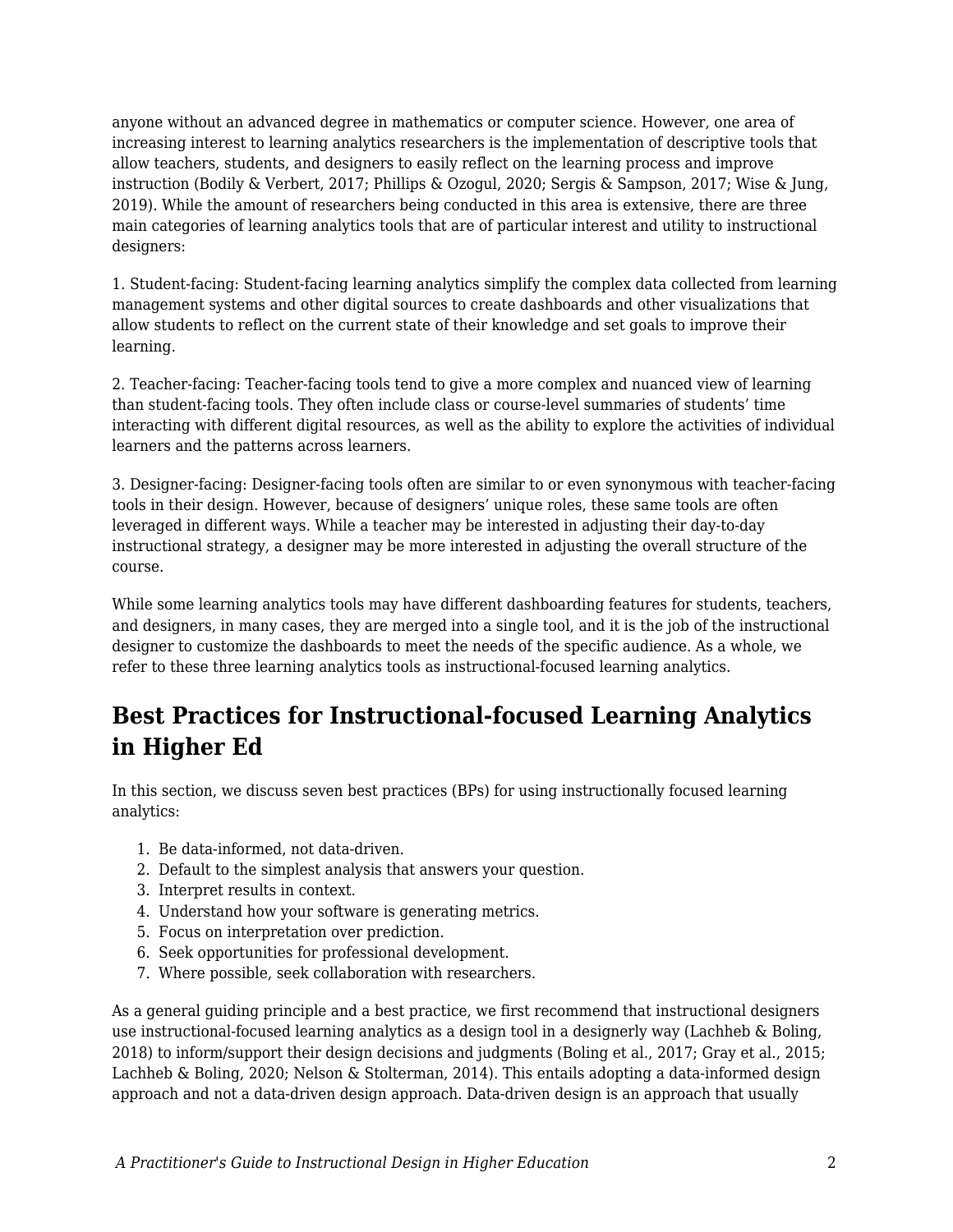implies fast cycles of user-testing and design iterations based on feedback/data received and, essentially, data and algorithms deciding what designers do. In designing for learning, a fully datadriven approach is not only impractical and raises some ethical questions, but also goes against the nature of instructional design practice—designing for learning and human performance demands a careful, slow, deliberate, and well-thought-out process, to design for learners, not customers. Designers must be the guarantors of design, not the data they have (Nelson & Stolterman, 2014). Data reflect a subjective worldview that must be accounted for when design judgments and decisions are made (Datassist Inc We All Count, 2021).

Second, when using data that belong to any category of instructional-focused learning analytics, we recommend that instructional designers always default to the simplest analytics necessary to solve the problem they are facing. Some of the most informative learning analytics are simply counts of the frequency of certain occurrences. For example, the frequency of how many times a page was accessed/viewed shows what content is getting the most attention by students. Designers who are more comfortable with complex analyses can engage with more complex learning analytics, but often these analyses do not reveal any additional information.

Third, we recommend that instructional designers interpret numbers within the context of the course. For example, an LMS dashboard can show a student consistently submitting late assignments and keeps getting a "B" grade in all assignments. These two numbers can suggest some kind of relationship on its surface. For example, late submitted assignments are of poor resulting in low scores. However, this relationship might not exist at all because the course has a late submission policy that takes a letter grade for each submitted assignment, regardless of its quality. In this case, if this late submission policy were not in place, all the students' assignments would score an "A".

Fourth, we recommend that instructional designers understand how the tools that generate instructional-focused learning analytics "crunch the numbers". For example, many video platforms display the average "drop-off" percentage for each video, which indicates the length of time a student watched a video before closing the page or pausing the video and never restarting it. A video platform can calculate this number in 25% increments (i.e., the average drop-off percentage is measured by viewers reaching playback quartiles). A 10-minute video lecture, for example, can include in its last quartile (i.e., its last 2.5 minutes) a recap/summary and/or the instructor talking about optional resources they have shared already with the students. Most likely, students who are used to this format of learning will not watch the last part of the video lecture because it was optional, and they got what they need from the lecture deeming that the least 2.5 minutes was not worth their time. That being said, the highest average drop-off percentage for this video lecture that could be hoped for is 75%.

Fifth, we recommend that instructional designers focus on interpretation over prediction. Researchers are still searching for the "holy grail" of predictive analytics, with moderate success (e.g. Piech et al., 2015). Still, unless the designer has a strong understanding of statistical methods, this is probably not the most effective use of their time. For example, when finding out that the 10-minute video lecture —mentioned in the previous example—had an average drop-off rate of 75%, the focus should be on interpretation over prediction. An appropriate interpretation should be as follows:

For this video lecture, and given how the video platform calculates the average drop-off percentage, 75% is a good indicator that the students watched the whole 7.5 minutes of the video lecture, but they skipped watching the rest of it since it was optional and included repetitive content.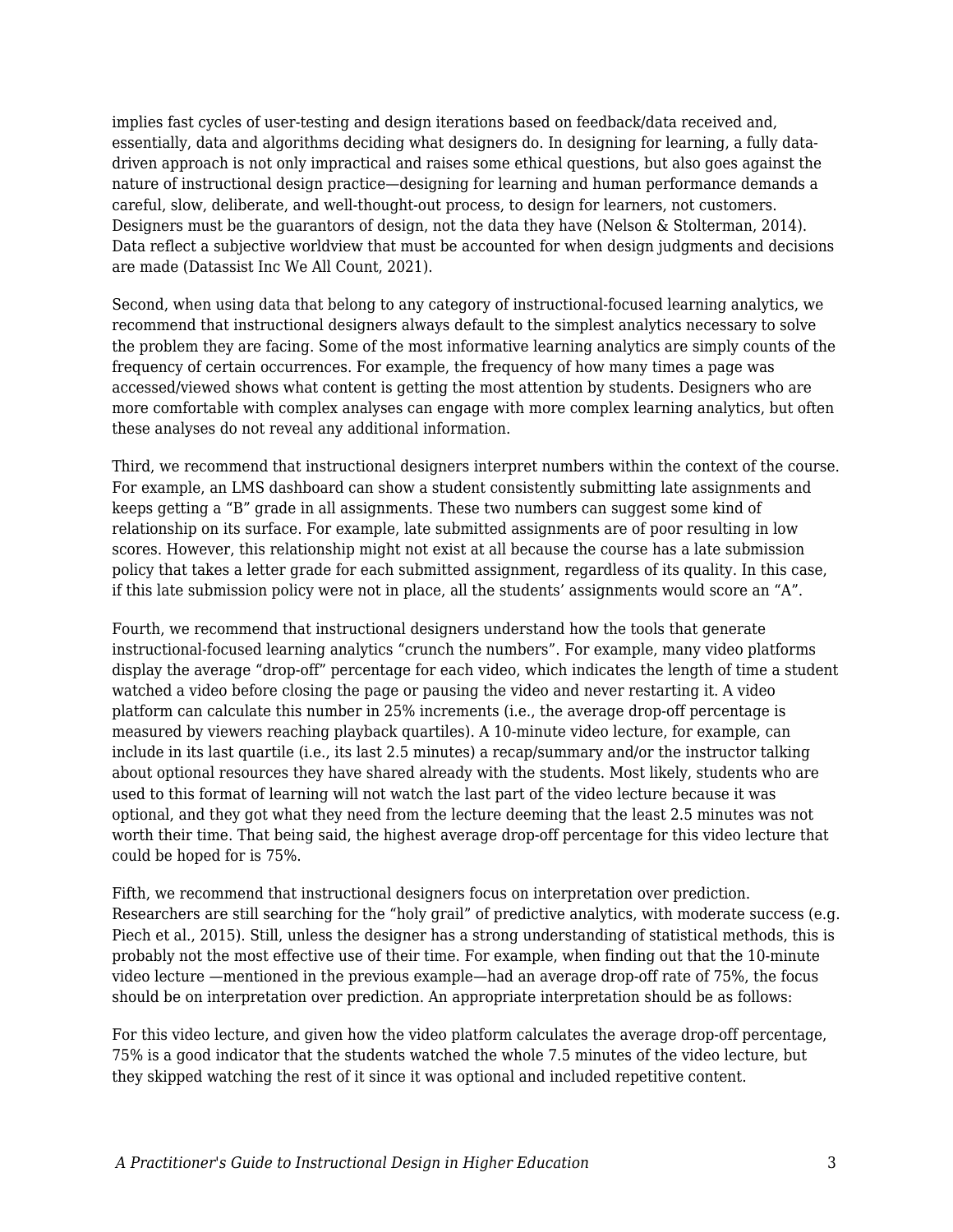A prediction analysis that will not lead to a sound design decision, in this case, would be:

Students in this course do not watch lectures that are longer than 7.5 minutes, thus, future lectures should be no longer than 7.5 minutes, otherwise, students will not watch them. Or, students who skipped to watch the optional resources will fail their exam.

Sixth, we recommend that instructional designers seek out opportunities for professional development to increase their proficiency with analytics tools and methods. The same barriers for learning analytical tools that existed in the past have begun to break down. Websites such as [Udemy.com](http://udemy.com/), [Coursera.com,](http://coursera.com/) an[d](http://skillshare.com/) [Skillshare.com](http://skillshare.com/) offer affordable courses on statistical analysis, machine learning, learning management systems, and many more topics. Courses are gauged towards a variety of audiences from those with no experience with analysis to those with years of experience looking to learn a highly specific skill. Resources specific to learning analytics are less common. Still, th[e](https://www.solaresearch.org/) [Society of Learning Analytics Research](https://www.solaresearch.org/)'s yearly summer institute offers various workshops on both technical and pedagogical concerns in learning analytics.

Last, we recommend that instructional designers collaborate with researchers interested in or with expertise in learning analytics. Instructional designers working in higher education can take advantage of the available scholars and research centers across campuses to collaborate on learning analytics initiatives. This collaboration could be quid pro quo for the researcher and the instructional designer. Learning analytics researchers are constantly complaining they cannot get buy-in from practitioners (Herodotou et al., 2019) and designers can rely on the researchers' expertise to empower their suite of design tools with instructional-focused learning analytics.

# **Examples in Practice**

In this section, we share examples of learning analytics—through screenshots and explanations—gathered from our instructional design experience in higher education and we provide commentary on what implications such examples have for design decisions. Examples of how these examples may be used to inform teachers, students, and designer-facing dashboards are indicated and throughout, we reference the best practices outlined previously (e.g., "BP  $#2$ ").

### **Example 1: Canvas LMS Student Analytics**

The dashboard of learning analytics in figure 1 shows students' weekly online activity on the course, the average page views, average participation, and other analytics. This type of data provides an idea of how frequently students interacted with learning materials. It is also possible to identify certain patterns in terms of what type of content students frequently viewed and at what time, as well as what type of content was most viewed. This information can help instructional designers identify what the most viewable type of content was (e.g., a specific discussion topic) which could help instructors identify what topics lead to more engagement among students. A simple surface view of Figure 1 and 2 do not provide insight as to why students interacted more with a particular learning material or activity. Designers should consider BP #3 (interpret in context) when viewing this information. Week 1 may not be comparable to other weeks because it represents syllabus work. Use BP #5 (Focus on interpretation) to consider the content of each week when interpreting data. If week 5 contains the first mid-term, we may expect an increase in activity.

Figure 1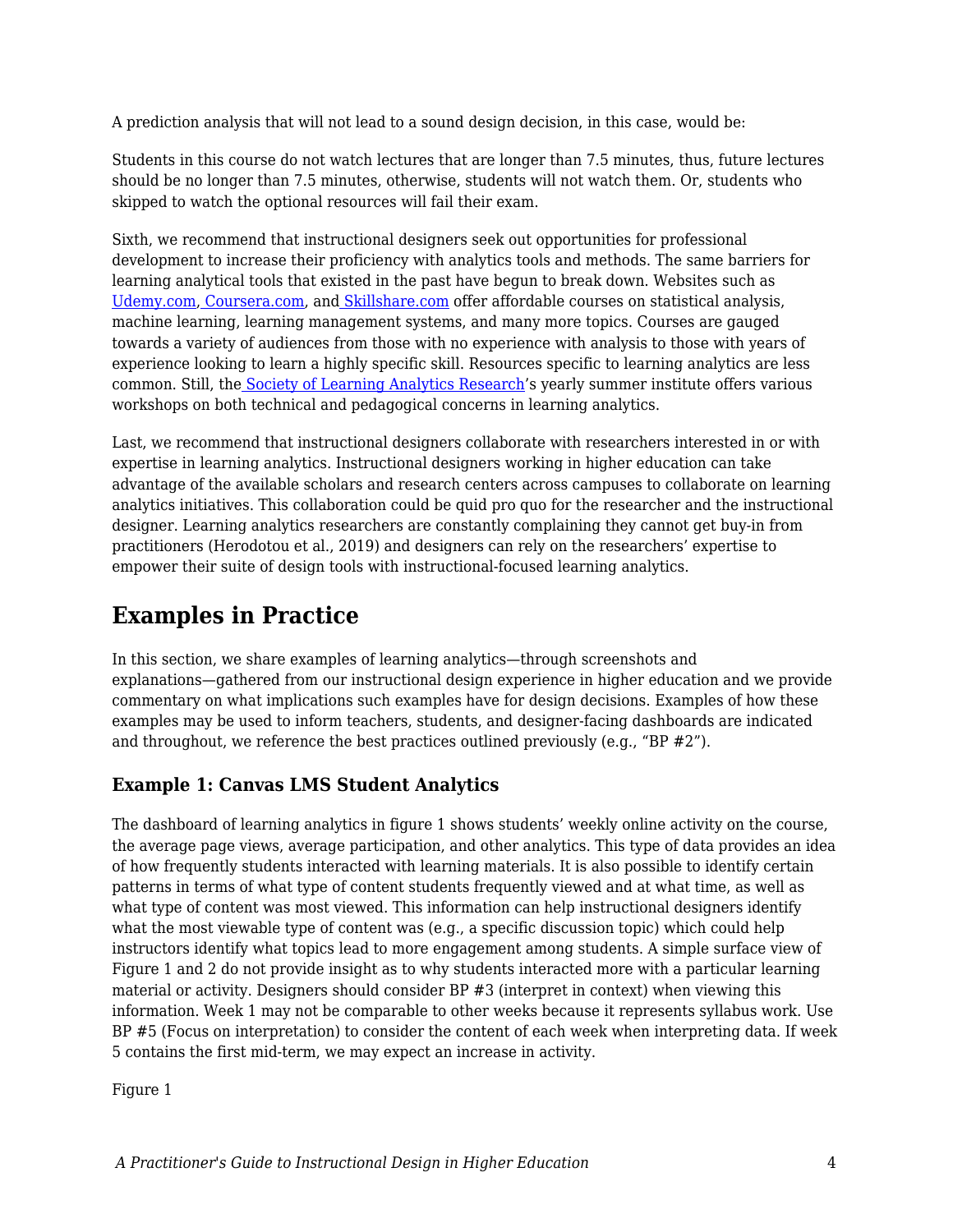#### A dashboard of Weekly Online Activity from a Canvas Dashboard



A dashboard of Weekly Online Activity from a Canvas Dashboard

#### Figure 2

Aggregate Student Activity by Date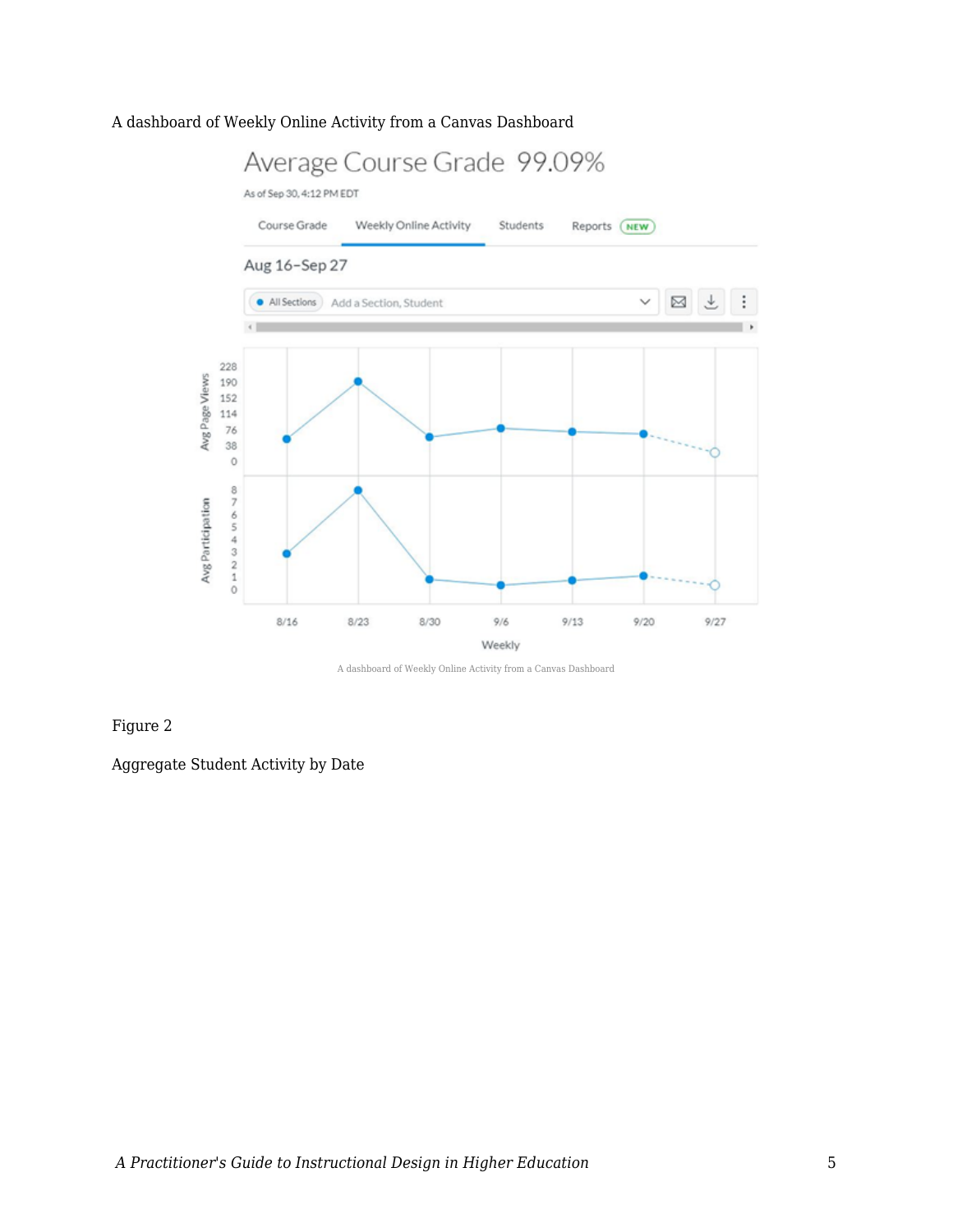

Aggregate Student Activity by Date

Knowing which week students were most active helps both instructional designers and instructors seek insight as to the type of content that is more engaging and seek student feedback on why content was . Further, looking at this type of data provides instructional designers an opportunity to reflect on the variety of activities and content given to students. Instructional designers can review learning material, such as readings, learning activities, quizzes, or discussions, and identify potential factors contributing to student interest or lack of interest in a particular topic. For instance, readings could include various perspectives and experiences of diverse populations meaning students were able to identify personally with the material. Additionally, learning activities based on real-life cases and clearly written, allow students to easily understand what they were asked to do and draw on lived or vicarious experiences when answering questions. It is noteworthy that a more complex analysis would, in this case, most likely not lead to greater interpretability. What is needed to augment page view data is a qualitative review of learning content (BP #2).

Tracking student activity, such as frequency of page views, duration of viewing certain pages, and inconsistency of student online activity, encourages instructional designers to think about potential difficulties students might experience accessing learning materials. This could be due to various reasons such as, insufficient internet bandwidth, slow internet speed, or outdated software. Implications for future design can include alternative ways of presenting learning material. For example, high-resolution images can cause webpages to take a long time to load. Removing such images and replacing them with lower resolution images or links to external pages may improve accessibility (see figure 3).

#### Figure 3

Examples of Different Approaches to Styling LMS Pages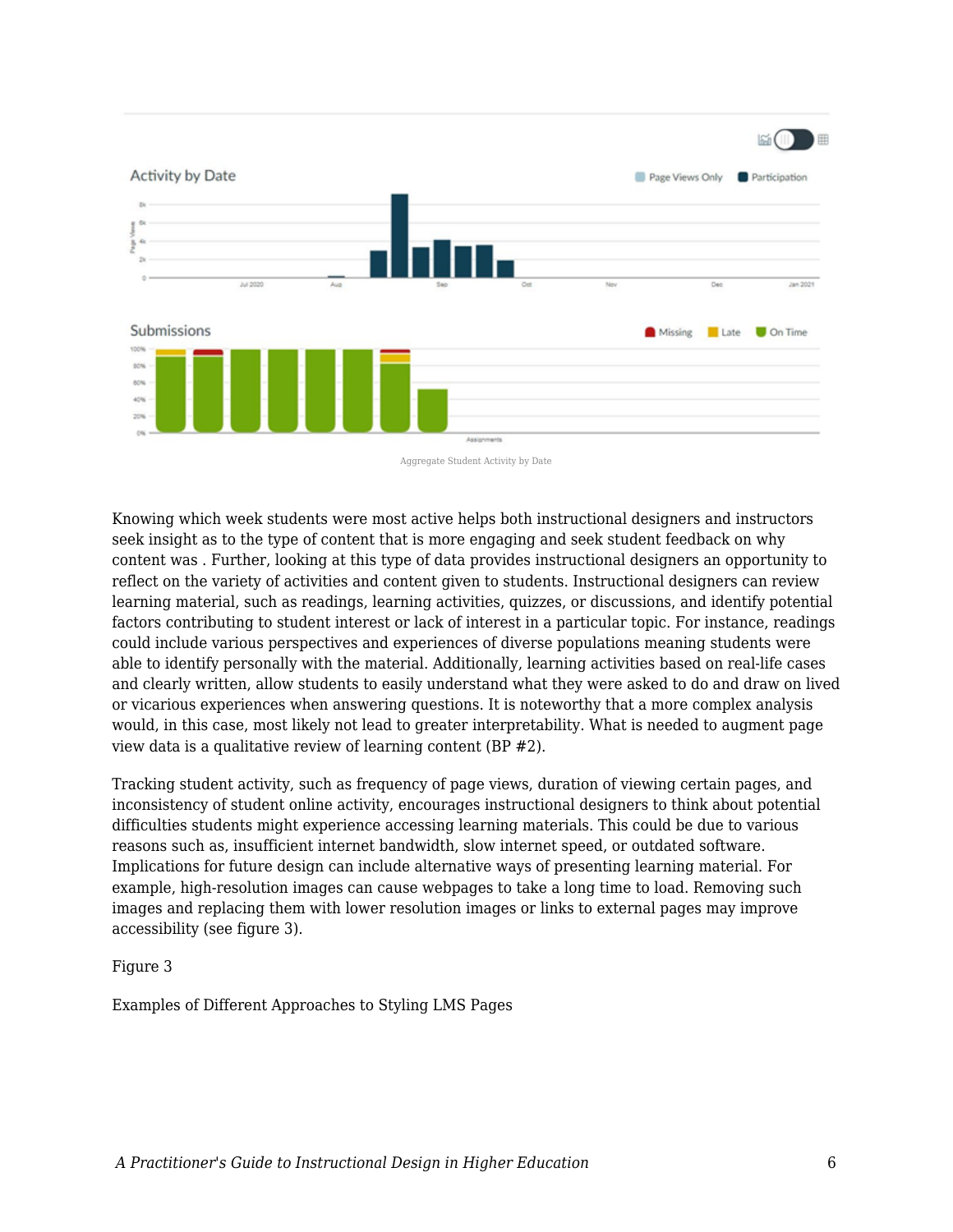

Examples of Different Approaches to Styling LMS Pages

Note. The page on the left would take more time to load because of the images used.

### **Example 2: Students' Analytics in an Online Course (Canvas LMS)**

This dashboard in Figure 4 shows a detailed snapshot of students' weekly online activity on the course, including page views, submissions status (i.e., on time, late, missing), and current grade. It may be tempting to attempt to use this information to predict student's future grades; indeed, there is a large body of research that attempts just that (see Piech et al., 2015). However, in line with both BP #6 (seek professional development opportunities) and BP #7 (collaborate with researchers), we suggest that designers refrain from such analysis unless they are comfortable with complex analysis or have the opportunity to collaborate with learning analytics researchers who are interested in predictive modeling. Instead, in line with BP #5 (focus on interpretation over prediction), we suggest that instructional designers focus on interpretation in context. This type of engagement can be used to create a user experience map – a map of a student's end-to-end experience. Because Canvas displays metrics at many levels of granularity (see Figures 4 and 5), instructional designers can map a student's journey at many levels: module-by-module, week-by-week, or even day-by-day. This type of experience mapping can lead to the identification of drop-out or high-difficulty points in the course. After points are identified, context is important in determining why a certain activity presents a challenge for students by asking if the material is inherently difficult, or is something poorly explained or designed?

Figure 4

Examples of Student Level Engagement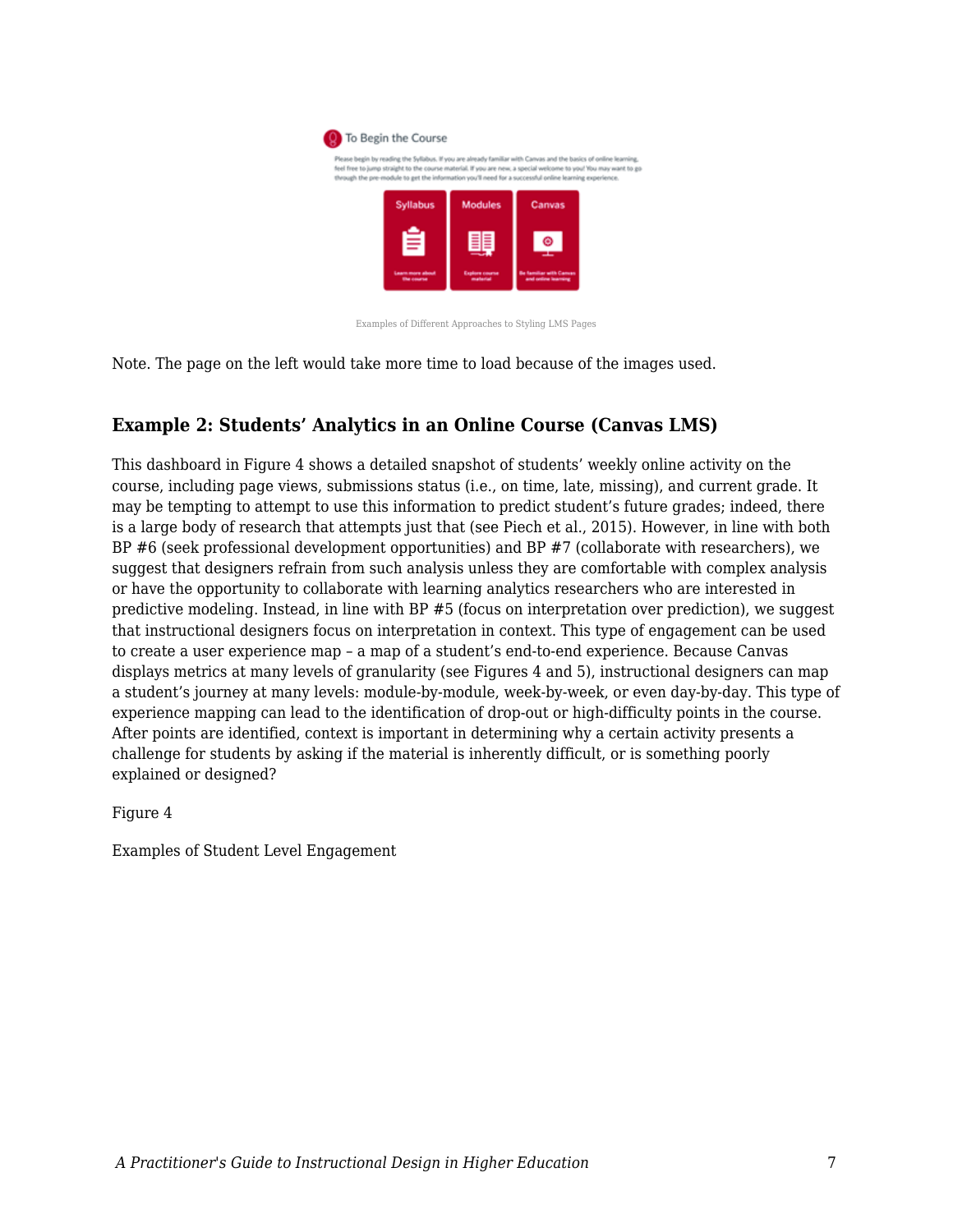

| Student +       | Page Views | Participations o | Submissions    | On Time        | Late         | Missing      | Current Score : |
|-----------------|------------|------------------|----------------|----------------|--------------|--------------|-----------------|
| <b>Bates</b>    | 574        | 9                | 6              | 5              | 1            | $\mathbf{1}$ | 98.93%          |
| Becker          | 685        | 9                | 6              | 6              | $\circ$      | $\mathbf{1}$ | 100%            |
| <b>Billings</b> | 1656       | 10               | $\overline{7}$ | $\overline{7}$ | $\circ$      | $\mathbf{1}$ | 100%            |
| <b>Buchta</b>   | 226        | 4                | 7              | 7              | $\circ$      | $\circ$      | 100%            |
| Chavez          | 1278       | 4                | 8              | 7              | $\mathbf{1}$ | $\circ$      | 97.38%          |
| Closser         | 572        | 11               | 8              | 8              | $\circ$      | 0            | 99.34%          |

Examples of Student Level Engagement

Figure 5

Assessment Summary (Canvas)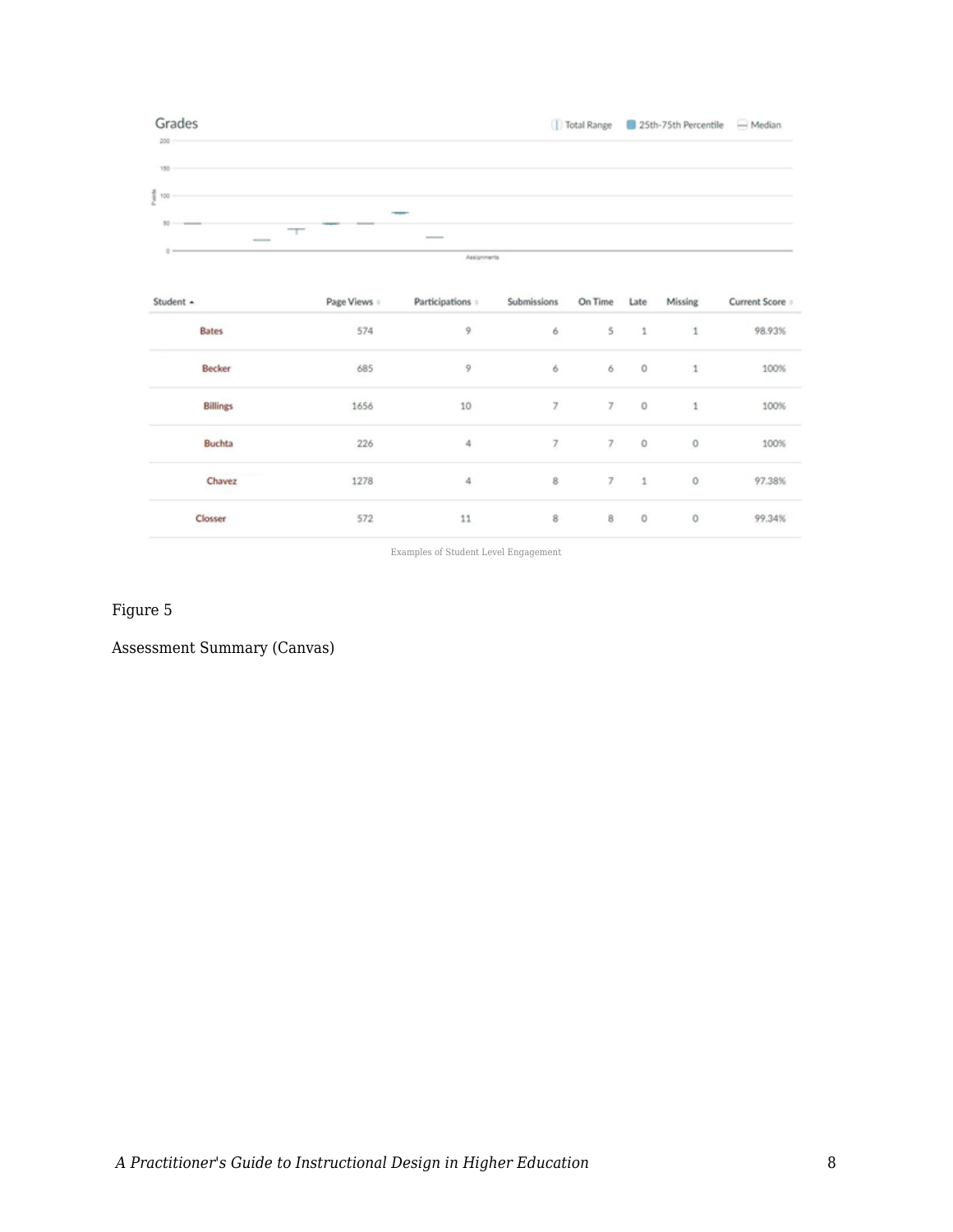



A Picture of an Assessment Summary in Canvas

### **Example 3: Video Engagement in an Online Course (Kaltura Video Platform)**

The dashboard in figure 6 shows a detailed snapshot of students' views, total minutes, completion rate, video engagement based on impressions, countries in which video was viewed, and the device overview. This type of data helps both instructional designers and instructors identify what topics were most interesting for students based on the number of views. For instance, if only a few students viewed a given lecture or additional video material, instructional designers and instructors can further analyze the material to see what could be improved to increase engagement and interactivity (e.g., length of a video, narration style, use of more visual aids or examples). Video dashboards are an important example of how BP #4 (understand how software generates metrics) can be utilized. In figure 6, we see that the "average completion rate" is 65%. However, different video software tabulates completions differently. Some software considers a video completed if it has been "mostly" finished, while others require it to run through until the last second. Depending on the content of a specific video and the way the software records completions, this may radically change the interpretation of this metric. If a video is a recording of a class, and the last minutes contain no content, then completion may be a meaningless metric. In this case, Kaltura reports both the number of plays and total minutes viewed, which allows us to manually calculate average minutes watched per view, which may be a more useful metric.

Figure 6

A dashboard of Video Engagement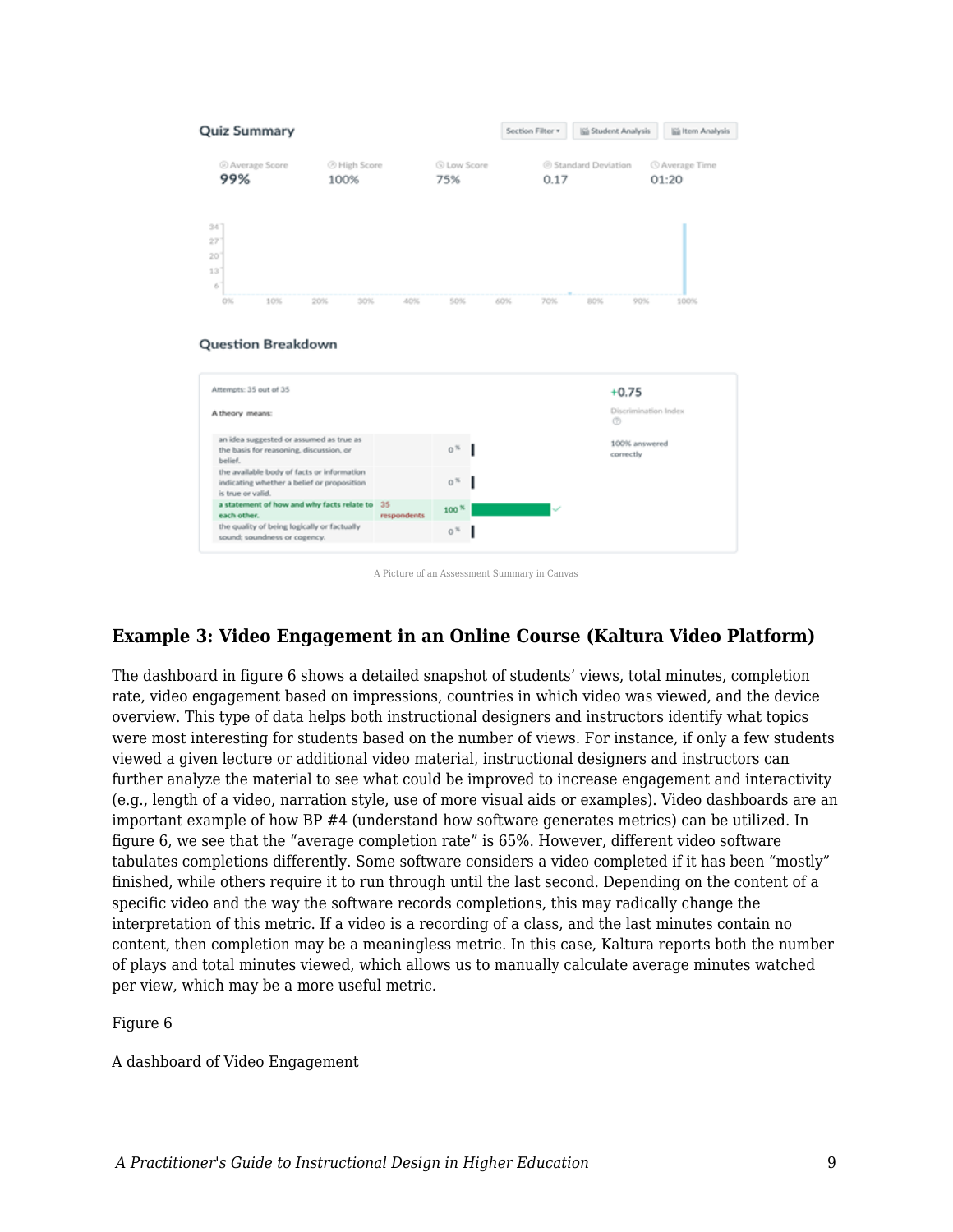





Overall, it is important to consider that data only gives instructional designers a static snapshot of students' activity and performance. It does not tell the full story and it is up to each instructional designer to interpret this data to determine how to make effective use of it to improve design practices and future learning experiences. Interpretation is an integral part of the design process that helps designers grasp the nuances of an existing design situation. Such interpretation is a subjective process during which instructional designers draw on their own unique previous experiences and call on their core judgments which include one's values, perceptions, and perspectives (Nelson & Stolterman, 2014) as to what a good learning experience should be. While interpreting data for future designs, it is important to reflect on one's beliefs and biases which would allow consideration of multiple points of view, perspectives, and experiences. Having an open and flexible mind can help instructional designers consider the unique characteristics of a learning context or learners to create inclusive learning environments.

### **Example 4: Student-Facing Dashboards for Mastery Learning**

Student-facing dashboards serve a variety of purposes. More advanced dashboards can recommend learning resources, prompt discussion with other students, or even recommend other courses.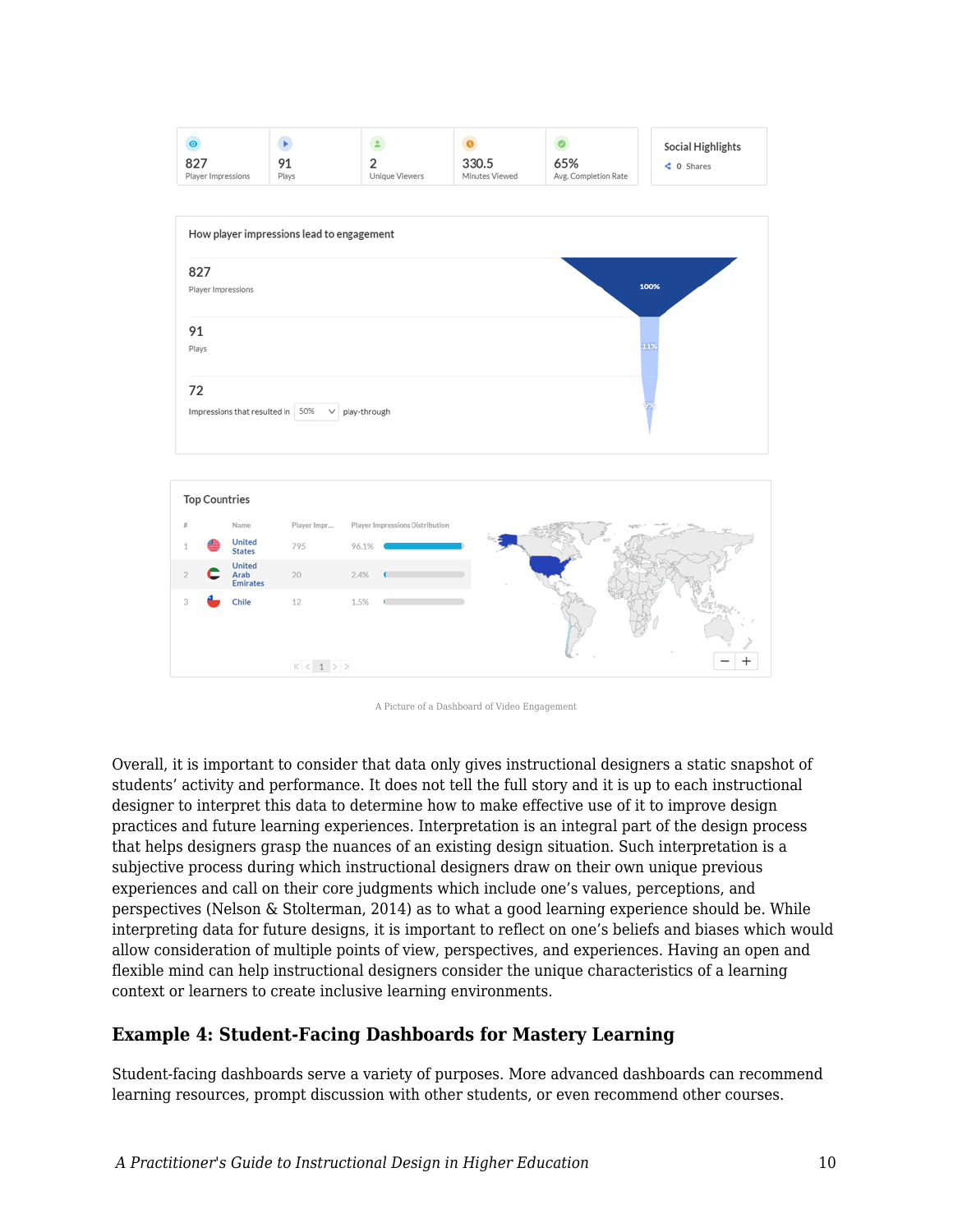However, most of these applications require extensive analytical and design customization while scalable versions of these tools still seem to be several years away. Many dashboards simply ask students to reflect on their learning experience (e.g., time on task, progress towards completion) and revise goals and plans for completing instruction. These types of dashboards are often coupled with simple instructional tools, such as worksheets, that prompt students to further reflect on their learning.

Unfortunately, there are still not widely scaled student-facing dashboards, even for reflection. Scholars are widely in consensus about what student-facing dashboards for reflection on learning should do and look like. Therefore, we believe that these types of dashboards will shortly be widely available. If instructional designers are adept developers or have access to developers, it may be feasible to design such dashboards. If not, we still feel it is important for instructional designers to be aware of this type of reflective learning analytics positioned to integrate into learning management systems in the near future.

# **Implications for the Instructional Designer(s)**

Learning analytics is best used as a design tool that can support design decision-making and the subjective judgments made by instructional designers . The use of learning analytics as a design tool implies the following:

● Learning analytics are powerful in their descriptive nature but alone are not sufficient to predict or modify learning.

● Learning analytics provide designers the ability to support their design decisions and/or to defend their design judgments when challenged by other design stakeholders.

● Learning analytics do not show the whole picture and must be contextualized within the broader instructional context.

● Learning analytics will be gathered automatically by some tools, but often manual data collection is still necessary for some contexts.

● Accessing, analyzing, and/or gathering learning analytics requires thoughtful collaboration with other stakeholders at the university, mainly system administrators and data analysts within IT departments.

● Learning analytics by themselves say little– the interpretation of the designer is what makes findings interesting and actionable.

● Learning analytics should supplement, not dictate, design decisions—data alone is frequently biased based on the context in which it was collected.

# **Available Tools**

Most widely used learning management systems (LMSs), such as Blackboard and Canvas, provide learning analytics as a default feature. Typically, learning analytics supported within learning management systems provide data on student activity, submissions, and grades. In addition, data provide summaries of weekly instructor-student, student-student, and student-content interactions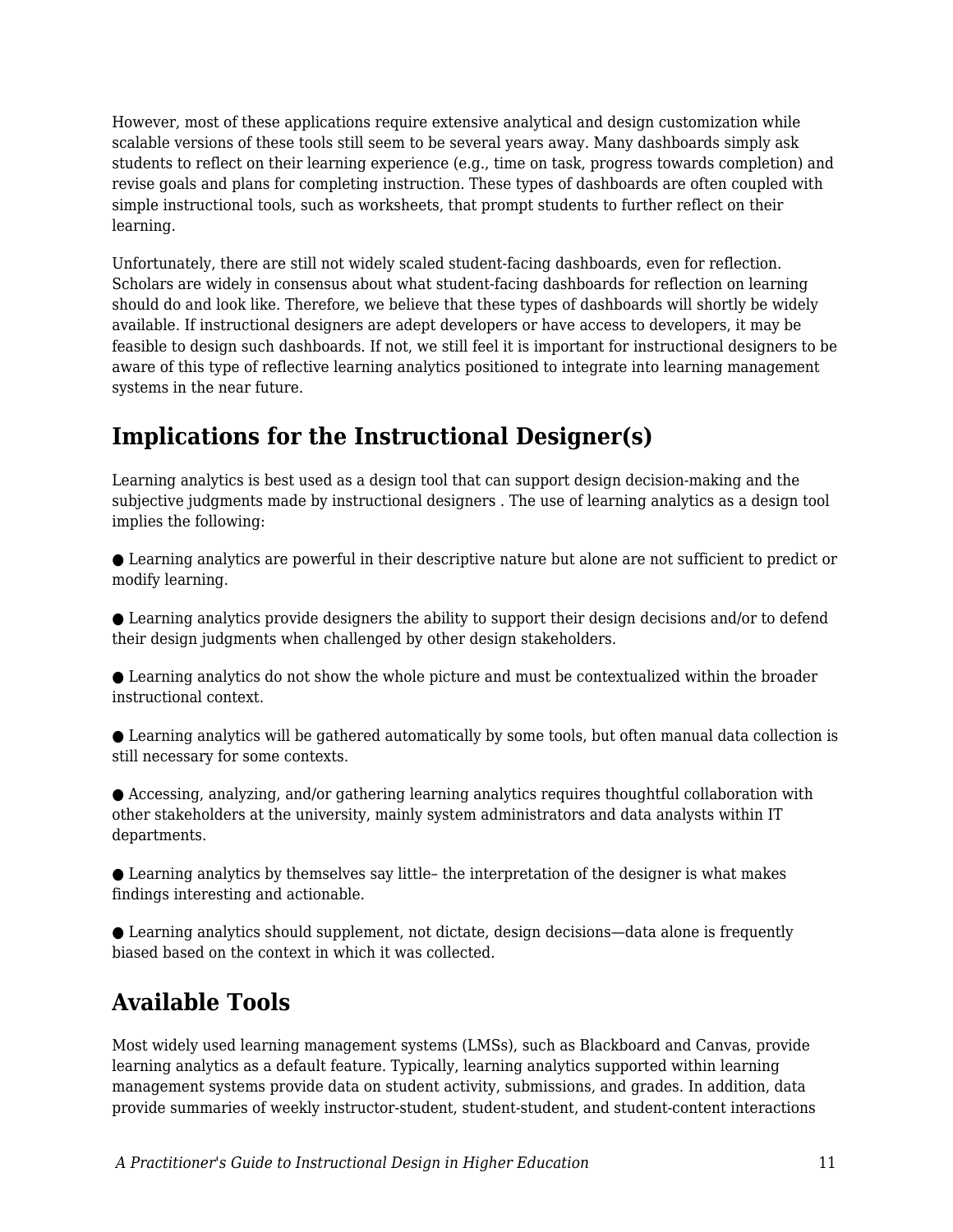and student performance over the semester within LMSs. Further, instructional designers and instructors can see counts for assignments and type of submissions (e.g., quizzes, assignments) as well as storage utilization and recent student-login information. In sum, such learning analytics provide a snapshot of how frequently students interact with course materials (e.g., course website page visits), student overall performance, and individual student performance.

Additionally, platforms that host media, such as Kaltura, YouTube, and library databases, provide learning analytics by default. Learning analytics available within those platforms provide data on the number of views, minutes viewed, and location.

● Tools that provide learning analytics by default: Learning Management Systems LMS, platforms that host media (e.g., Kaltura, YouTube, library databases) grade books in each LMS, analytics tools supported within LMSs.

● Tools that help to collect learning analytics: survey tools (e.g., Quratlics, Google Form, Google Analytics)

● Researchers. The Society of Learning Analytics Research has a large body of researchers and practitioners who are often open to collaboration. They hold international and local events, with a summer symposium focused on practice, and can be contacted at [https://edtechbooks.org/-kxM.](https://www.solaresearch.org/contact/)

### **References**

- Boling, E., Alangari, H., Hajdu, I. M., Guo, M., Gyabak, K., Khlaif, Z., ... & Bae, H. (2017). Core judgments of instructional designers in practice. Performance Improvement Quarterly, 30(3), 199-219[.](https://doi.org/10.1002/piq.21250) [https://edtechbooks.org/-KAqE](https://doi.org/10.1002/piq.21250)
- Bodily, R., & Verbert, K. (2017, March). Trends and issues in student-facing learning analytics reporting systems research. In Proceedings of the seventh international learning analytics & knowledge conference (pp. 309-318)[.](https://doi.org/10.1145/3027385.3027403) [https://edtechbooks.org/-JzEa](https://doi.org/10.1145/3027385.3027403)
- Datassist Inc We All Count (2021, January 14). The data equity framework. We All Count. [https://edtechbooks.org/-LpzD](https://weallcount.com/the-data-process/)
- Gray, C. M., Dagli, C., Demiral‐Uzan, M., Ergulec, F., Tan, V., Altuwaijri, A. A., ... & Boling, E. (2015). Judgment and instructional design: How ID practitioners work in practice. Performance Improvement Quarterly, 28(3), 25-49. [https://edtechbooks.org/-jCqf](https://doi.org/10.1002/piq.21198)
- Herodotou, C., Rienties, B., Boroowa, A., Zdrahal, Z., & Hlosta, M. (2019). A large-scale implementation of predictive learning analytics in higher education: The teachers' role and perspective. Educational Technology Research and Development, 67(5), 1273-1306. [https://edtechbooks.org/-QZkj](https://doi.org/10.1007/s11423-019-09685-0)
- Lachheb, A. & Boling, E. (2020). The Role of Design Judgment and Reflection in Instructional Design. In J. K. McDonald & R. E. West (Eds.), Design for Learning: Principles, Processes, and Praxis. EdTech Books. [https://edtechbooks.org/-zPFg](https://edtechbooks.org/id/design_judgment)
- Lachheb, A., & Boling, E. (2018). Design tools in practice: instructional designers report which tools they use and why. Journal of Computing in Higher Education, 30(1), 34-54.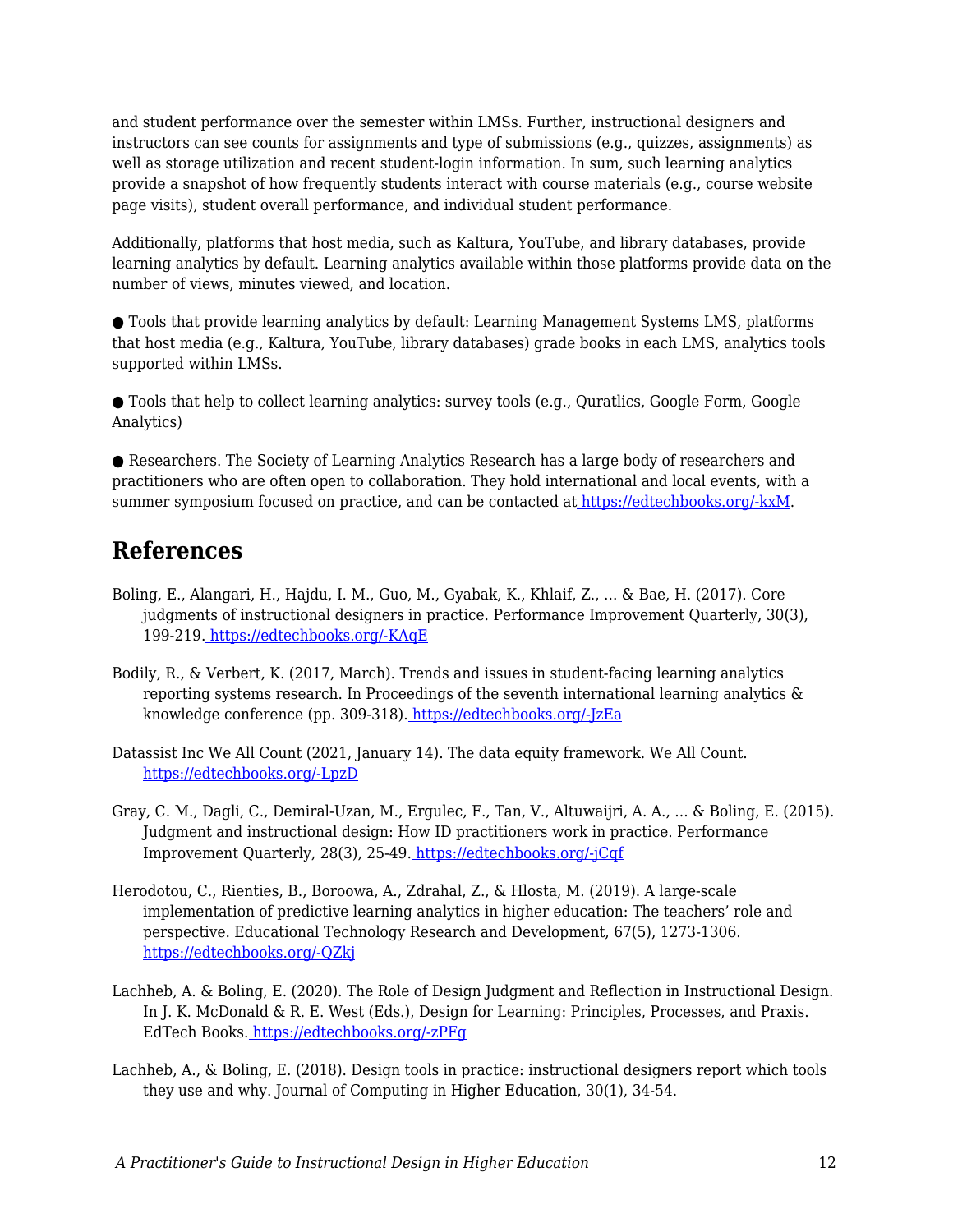#### [https://edtechbooks.org/-HDB](https://doi.org/10.1007/s12528-017-9165-x)

- Nelson, H. G., & Stolterman, E. (2014). The design way: Intentional change in an unpredictable world. MIT press.
- Piech, C., Spencer, J., Huang, J., Ganguli, S., Sahami, M., Guibas, L., & Sohl-Dickstein, J. (2015). Deep knowledge tracing. arXiv preprint arXiv:1506.05908.
- Phillips, Tanner, & Ozogul, G. (2020). Learning Analytics Research in Relation to Educational Technology: Capturing Learning Analytics Contributions with Bibliometric Analysis Problem Statement and Research Purpose. TechTrends, 64(6), 878–886. [https://edtechbooks.org/-GDwC](https://doi.org/https:/doi.org/10.1007/s11528-020-00519-y)
- Siemens, G. (2013). Learning analytics: The emergence of a discipline. American Behavioral Scientist, 57(10), 1380-1400. 10.1177/0002764213498851
- Sergis, S., & Sampson, D. G. (2017). Teaching and learning analytics to support teacher inquiry: A systematic literature review. In Pena-Ayala (Ed.). Learning analytics: Fundaments, applications, and trends (pp. 25-63). New York City, USA, Springer.
- Wise, A. F., & Jung, Y. (2019). Teaching with analytics: Towards a situated model of instructional decision-making. Journal of Learning Analytics, 6(2), 53-69[.](https://doi.org/10.18608/jla.2019.62.4) [https://edtechbooks.org/-NIiv](https://doi.org/10.18608/jla.2019.62.4)